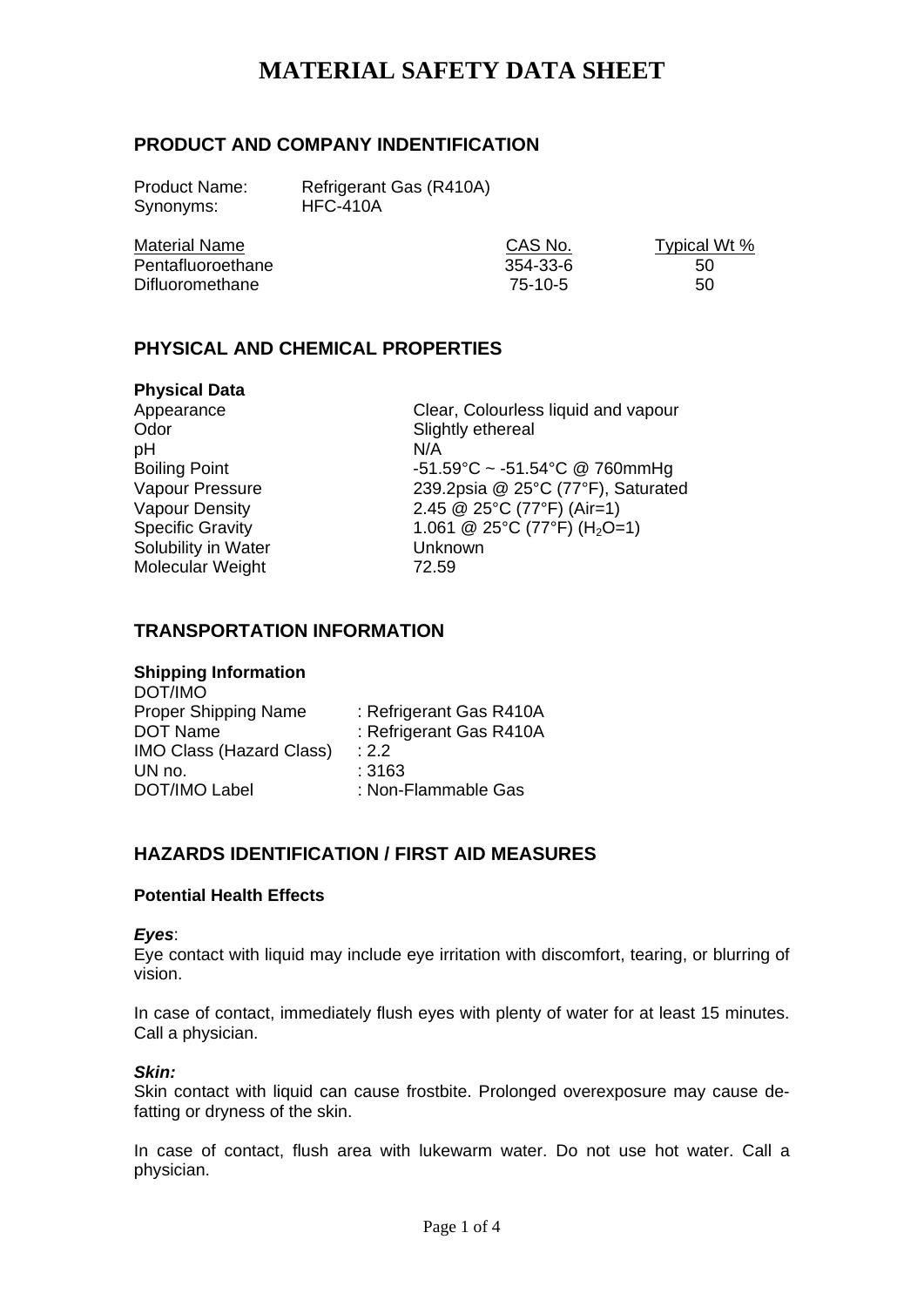#### *Inhalation:*

Inhalation of high concentration of vapour is harmful and may cause heart irregularities, unconsciousness or death. Intentional misuse of deliberate in halation may cause death without warning. Vapour reduces oxygen available for breathing and is heavier than air. Higher exposures may lead to temporary alteration of the heart's electrical activity with irregular pulse, palpitations, or inadequate circulation. Gross exposure may be fatal.

Individuals with pre-existing diseases of the central nervous of cardiovascular system may have increased susceptibility to the toxicity of excessive exposures.

Inhalation may include temporary nervous systems depression, with anesthetic effects such as dizziness, headache, confusion, loss of co-ordination and consciousness.

If inhaled, immediately remove to fresh air. Keep person clam. If not breathing, give artificial respiration. If breathing is difficult, give oxygen. Call a physician.

#### *Ingestion:*

Not a probable rout, however in case of accidental ingestion, call a physician.

## **FIRE-FIGHTING MEASURES**

#### **Flammable Properties:**

Upper, Flammable Limits in Air (% by volume): Not applicable Lower, Flammable Limits in Air (% by volume): Not applicable Flash point: Will not burn Auto-ignition Temperature: Not Determined

Contact of welding or soldering torch flame with high concentrations of refrigerant can result in visible changes in the size and color of torch flames. This flame effect will only occur in concentrations of product well above the recommended exposure limit, therefore stop all work and ventilate to disperse refrigerant vapour from work area before using any open flame.

R-410A is not flammable at temperatures up to 100ºC (212ºF) at atmospheric pressure. However, mixtures of R-410A with high concentrations of air at elevated pressure can become combustible at ambient temperature. As the temperature of the mixture is increased, lower pressure (but still greater than atmospheric pressure) can create the same effect. Therefore, R410A should not be mixed with air under pressure for leak testing or other purposes. In general, R-410A should not be used or allowed to exist with high concentrations of air above atmospheric pressure.

#### **Unusual Fire and Explosion Hazards:**

Containers may rupture under fire conditions. Decomposition may occur.

#### **Extinguishing Media:**

Use extinguishing media appropriate to surrounding fire conditions.

#### **Fire Fighting Instructions:**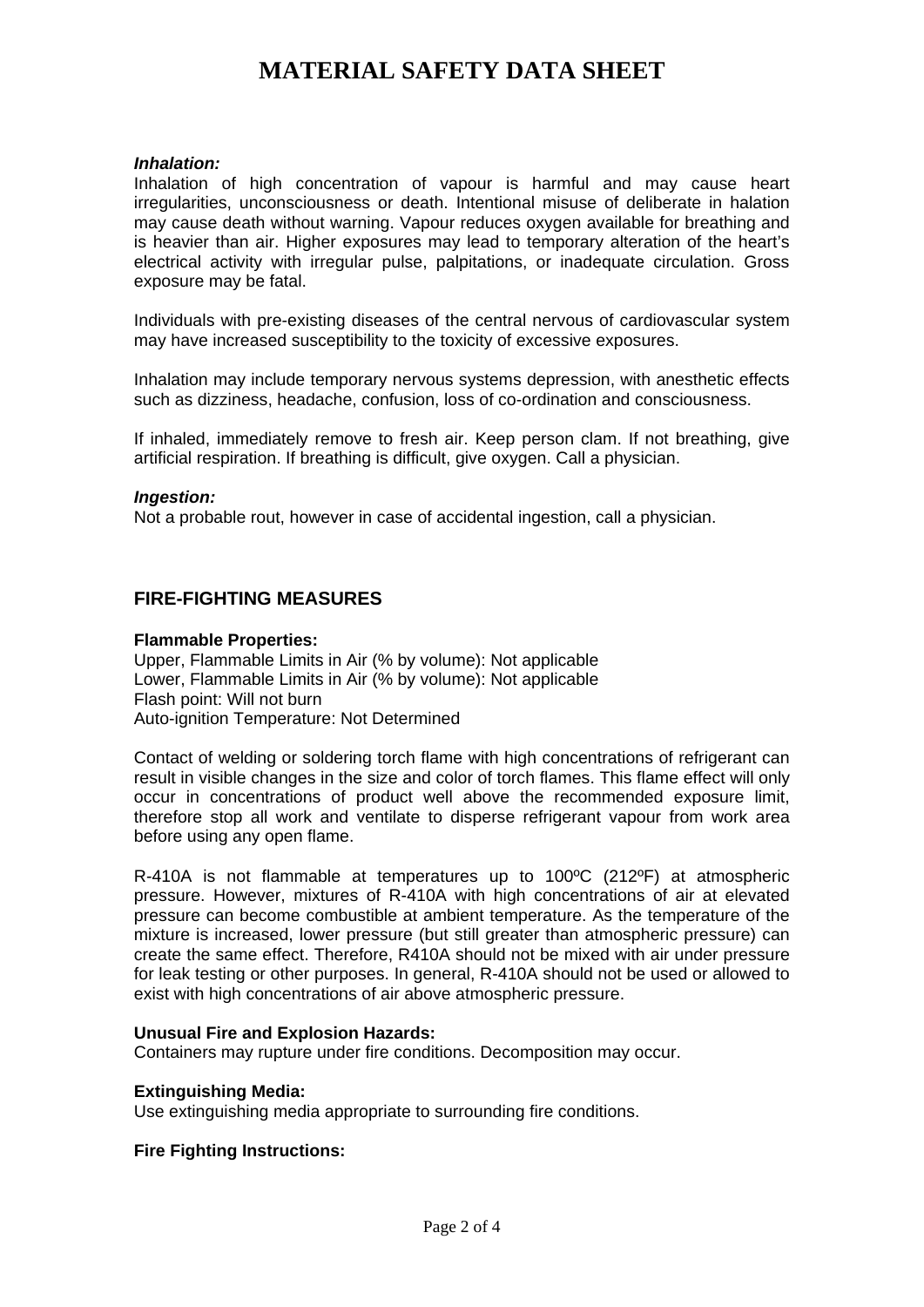Use water spray or fog to cool containers. Self –contained breathing apparatus (SCBA) is required if cylinders rupture or contents are released under fire conditions. Water runoff should be contained and neutralized prior to release.

## **ACCIDENTAL RELEASE MEASURES**

### **Safeguards (Personnel):**

Review fire fighting measures and handling (personnel) sections before proceeding with clean up. Use appropriate personal protective equipment during clean up.

#### **Accidental Release Measures:**

Ventilate area, especially low or enclosed places where heavy vapors might collect. Remove open flames. Use self-contained breathing apparatus (SCBA) for large spills or releases.

## **HANDLING AND STORAGE**

#### **Handling (Personnel):**

Avoid breathing vapors. Avoid liquid contact with eyes and skin. Use sufficient ventilation to keep employee exposure below recommended limits. R410A should not be mixed with air for leak testing. In general it should not be allowed to for material to be present with high concentrations of air above atmospheric pressure. Contact with chlorine or other strong oxidizing agents should also be avoided.

#### **Storage:**

Keep in a clean, dry area. Do not heat above 52°C (125°F).

## **EXPOSURE CONTROLS/PERSONAL PROTECTION**

## **Engineering Controls:**

Avoid breathing vapours. Avoid contact with skin or eyes. Use with sufficient ventilation to keep employee exposure below recommended exposure limit. Local exhaust should be used if large amounts are released. Mechanical ventilation should be used in low or enclosed places.

## **Personal Protective Equipment:**

Impervious gloves should be used to avoid prolonged or repeated exposure. Chemical splash goggles should be available for use as needed to prevent eye contact. Under normal manufacturing conditions, no respiratory protection is required when using this product. Self-contained breathing apparatus (SCBA) is required if large release occurs.

#### **Exposures Guidelines:**

| Pentafluoroethane | AIHA (WEEL) | 1000 ppm, 4900mg/m <sup>3</sup> , 8 hour TWA |
|-------------------|-------------|----------------------------------------------|
| Difluoromethane   | AIHA (WEEL) | 1000 ppm, 8 hour TWA                         |

## **STABILITY AND REACTIVITY**